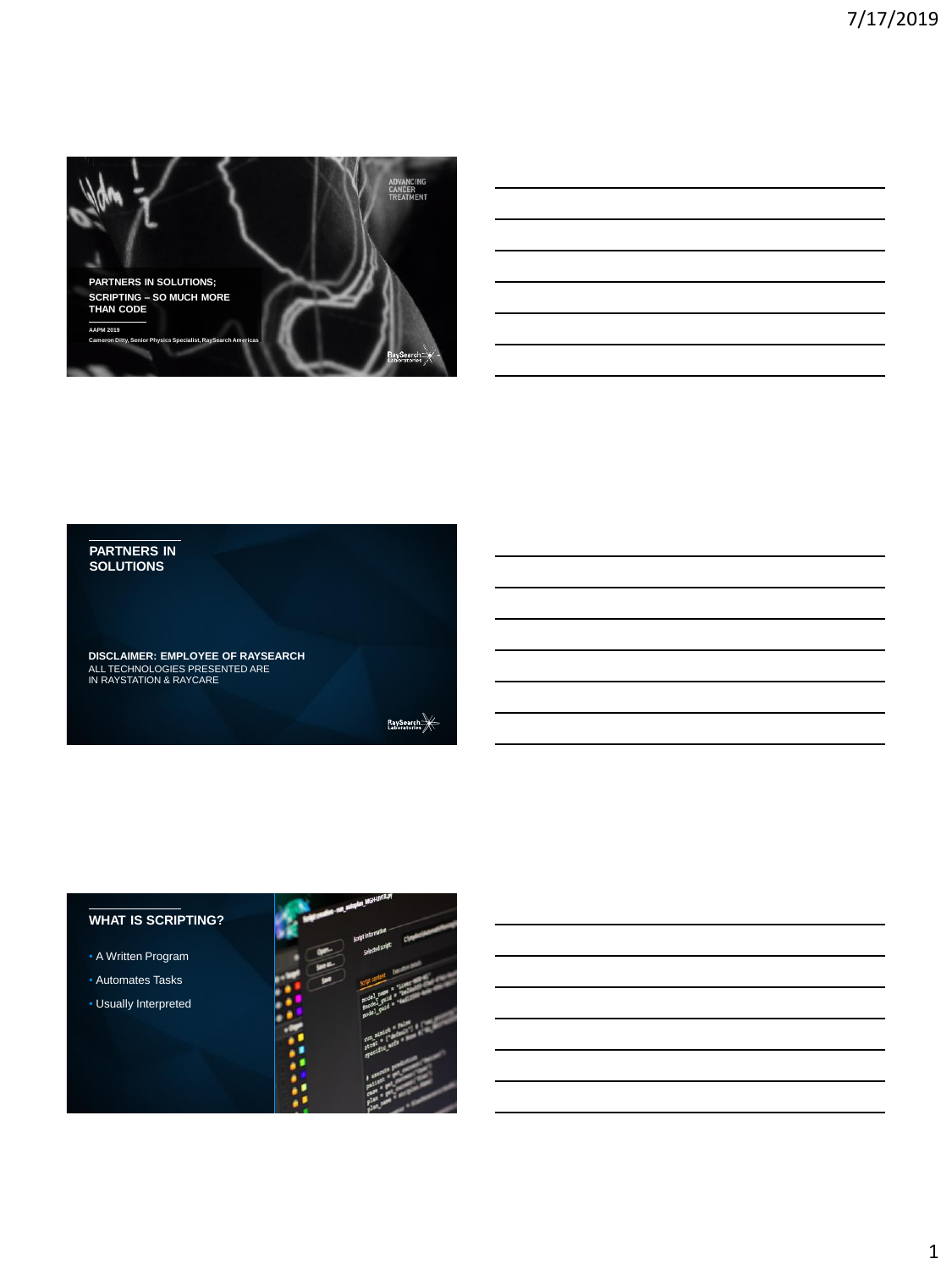| <b>WHAT ARE SOME EXAMPLES</b><br>OF SCRIPTING LANGUAGES? |            |  |
|----------------------------------------------------------|------------|--|
|                                                          | • Python   |  |
|                                                          | JavaScript |  |
|                                                          | • Ruby     |  |
|                                                          | $.$ Perl   |  |
|                                                          | .SQL       |  |
|                                                          |            |  |

| <b>WHAT ARE SOME EXAMPLES</b><br>OF SCRIPTING LANGUAGES? |                                             |
|----------------------------------------------------------|---------------------------------------------|
|                                                          | <b>RayStation</b><br>$\cdot$ Python $\cdot$ |
|                                                          | • JavaScript                                |
|                                                          | • Ruby                                      |
|                                                          | . Perl                                      |
|                                                          | .SQL                                        |
|                                                          | RaySea<br>Laborato                          |

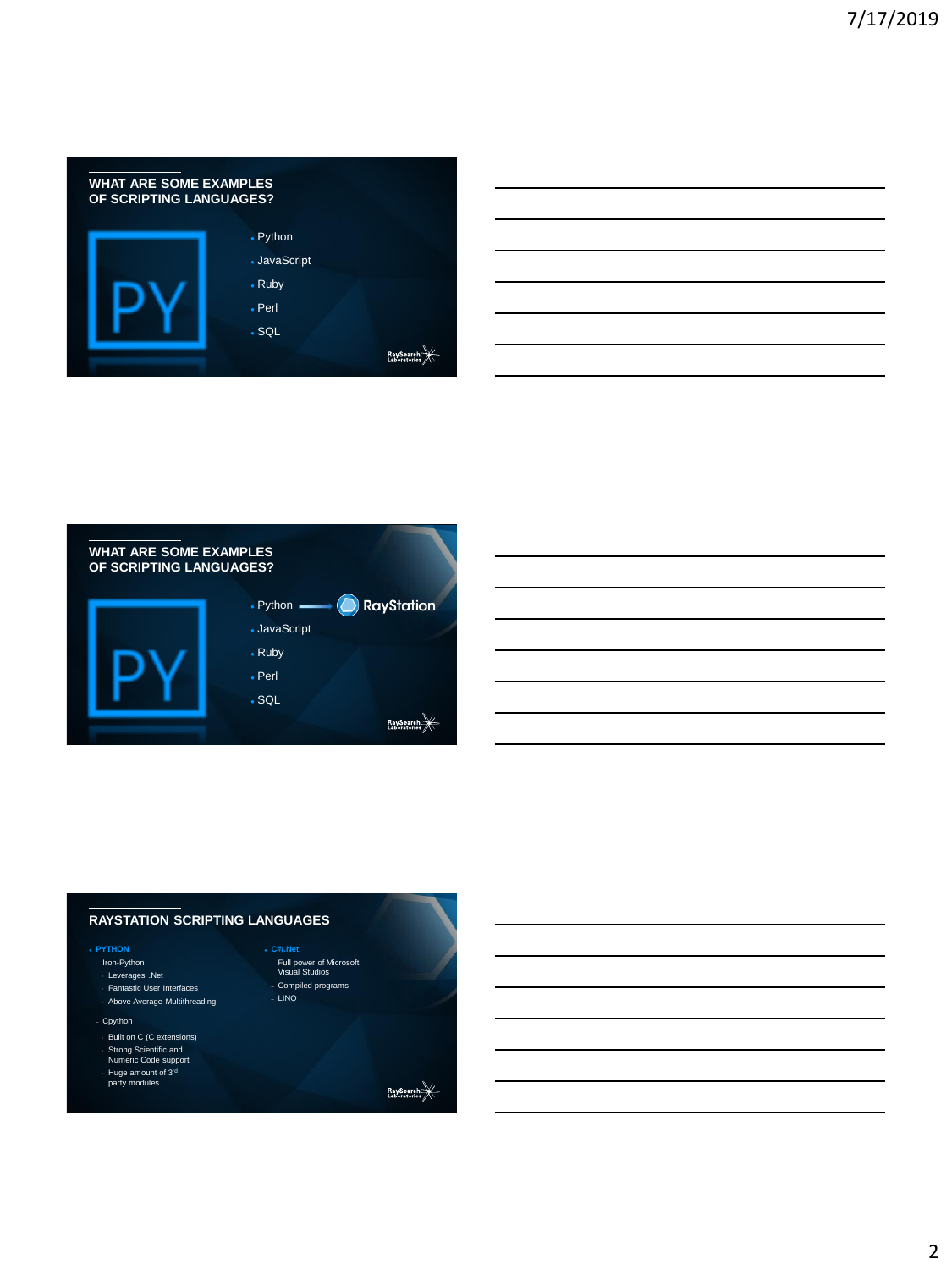





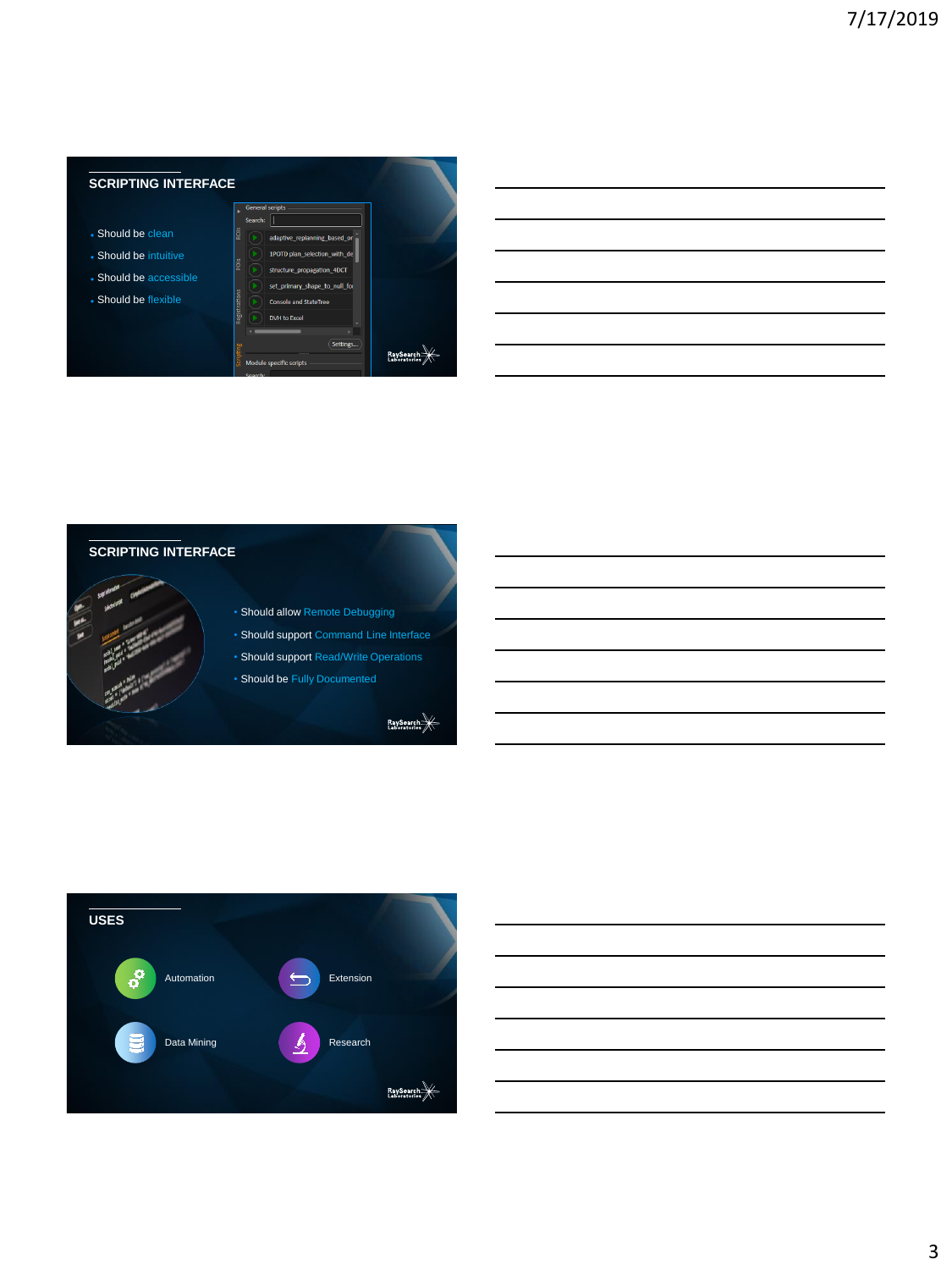